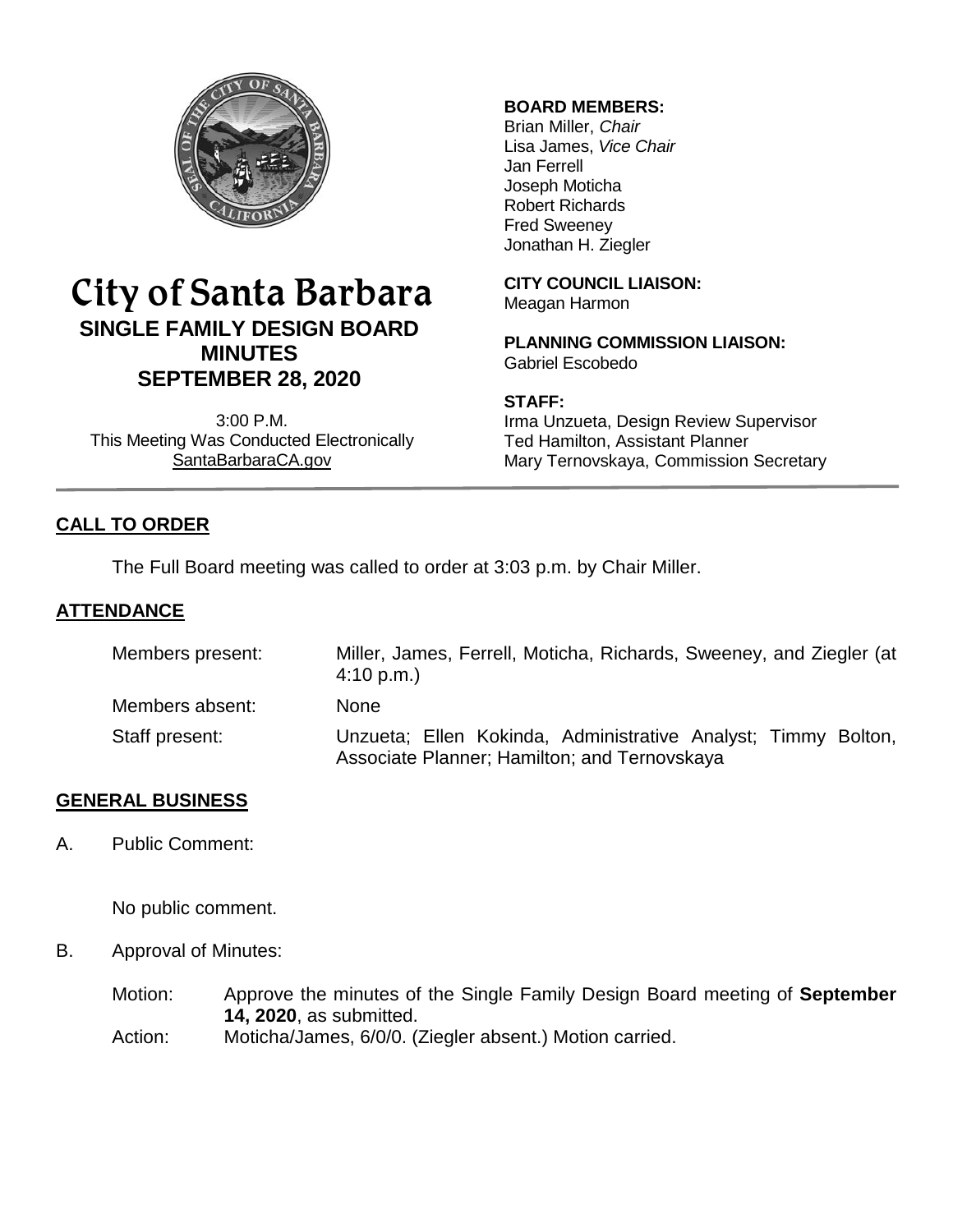- C. Approval of the Consent Calendar:
	- Motion: Ratify the Consent Calendar of **September 21, 2020**, as reviewed by Board Members Sweeney and James.

Action: Moticha/James, 6/0/0. (Ziegler absent.) Motion carried.

Motion: Ratify the Consent Calendar of **September 28, 2020**, as reviewed by Board Members Sweeney and James.

Action: James/Moticha, 6/0/0. (Ziegler absent.) Motion carried.

- D. Announcements, requests by applicants for continuances and withdrawals, future agenda items, and appeals:
	- 1. Mr. Hamilton announced that the October 12, 2020 SFDB Meeting will include a discussion with Amber Anderson from the Fire Department regarding development standards in High Fire hazard areas.
	- 2. Board member Miller announced that the appeal for 160 Conejo Rd. was denied.
- E. Subcommittee Reports:

No subcommittee reports.

#### **(3:15PM) CONTINUED ITEM: CONCEPT REVIEW**

**1. [1460 LA CIMA RD](https://www.santabarbaraca.gov/SBdocuments/Advisory_Groups/Single_Family_Design_Board/Archive/2020_Archives/03_Architectural_Drawings/2020-09-28_September_28_2020_1460_La_Cima.pdf)**

| Assessor's Parcel Number: 041-022-029 |                               |
|---------------------------------------|-------------------------------|
| Zone:                                 | RS-6                          |
| <b>Application Number:</b>            | PLN2019-00279                 |
| Owner:                                | Roberta and Christopher Tracy |
| Applicant:                            | <b>Warner Young</b>           |
|                                       |                               |

(Proposal to demolish an existing detached 449 square foot two-car garage and construct a new 702 square foot two-car garage with a new 698 square foot accessory dwelling unit (ADU) on the second story. The lot includes an existing one-story 1,987 square foot single-unit residence. Project includes a new deck and outdoor stairs, new retaining wall, and related site grading. The proposed total of 3,379 square feet of development on an 11,440 square foot lot in the Hillside Design District is 86% of the maximum guideline floor-to-lot area ratio (FAR).)

**No final appealable action will be taken at this hearing. Project requires Neighborhood Preservation Findings and Hillside Design & Sloped Lot findings. Project was last reviewed July 8, 2020.**

Actual time: 3:20 p.m.

Present: Warner Young, Applicant

Public comment opened at 3:27 p.m.

The following individuals spoke: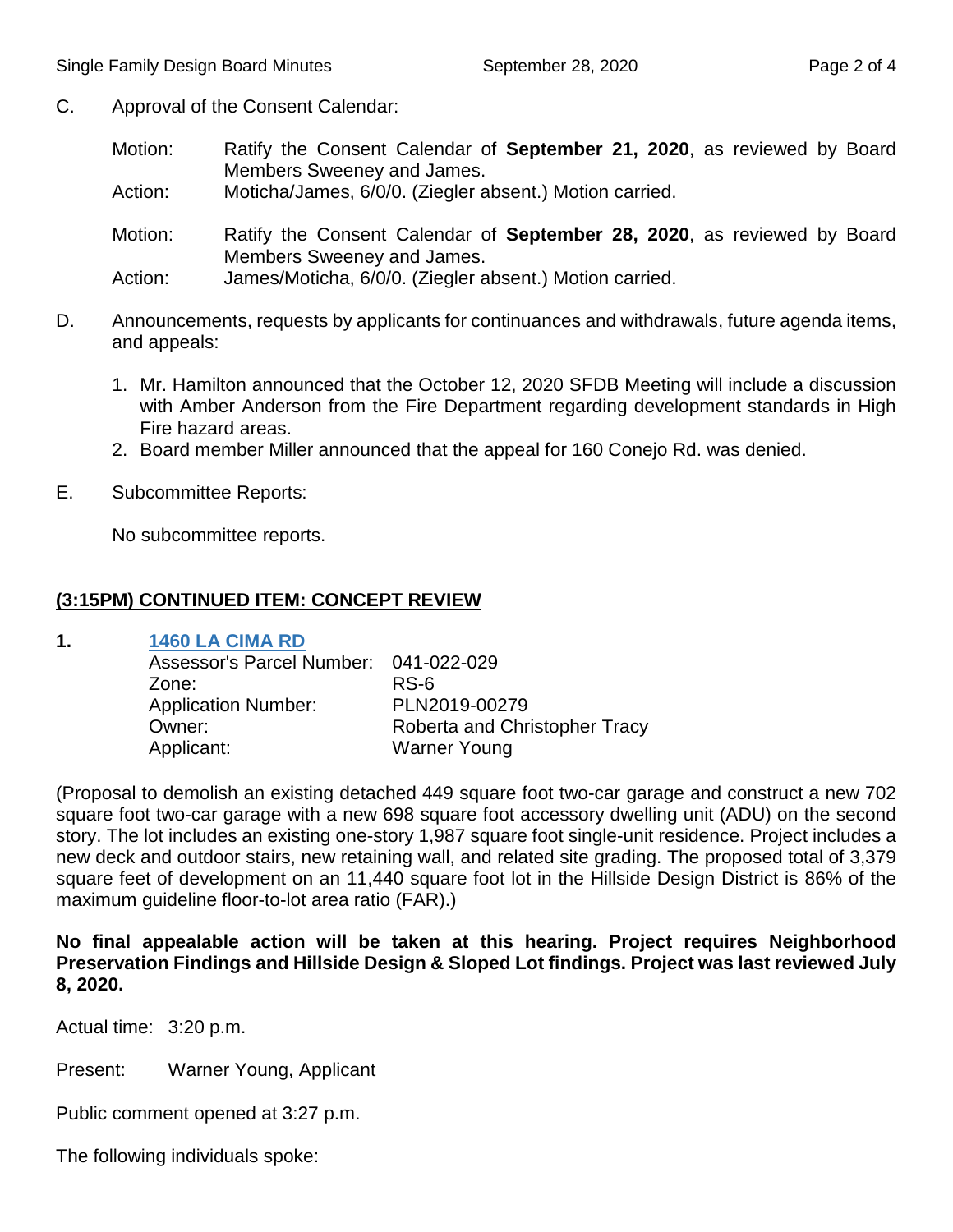### 1. Scott McCosker

Written correspondence from Scott McCosker, Mark Bacino, and John Cook was acknowledged.

Public comment closed at 3:22 p.m.

#### **Motion: Continue indefinitely with comments:**

- 1. Applicant shall remove any windows on the garage in order to eliminate privacy issues on the west elevation.
- 2. Show any surface lighting.
- 3. Provide a full landscape plan, a Tier 3 Storm Water Management plan, and show any bio swale planting.
- 4. Explore less invasive solutions for the bamboo screening material.
- 5. Show how the project relates to the new Grading Ordinance.
- 6. Show any potential permeable pavers.
- 7. Return with the previously reviewed plans.

Action: James/Sweeney, 5/1/1. (Miller opposed. Ziegler abstained.) Motion carried.

# **(4:10PM) NEW ITEM: CONCEPT REVIEW**

**2. [1560 LA VISTA DEL OCEANO DR](https://www.santabarbaraca.gov/SBdocuments/Advisory_Groups/Single_Family_Design_Board/Archive/2020_Archives/03_Architectural_Drawings/2020-09-28_September_28_2020_1560_La_Vista_Del_Oceano.pdf)** Assessor's Parcel Number: 035-170-013 Zone: RS-7.5 Application Number: PLN2020-00424 Owner/Applicant Justin Reese

(Proposal for a 2,170 square foot addition to the existing residence, including an attached 440 square foot new garage. A new pool and detached Accessory Dwelling Unit are proposed under separate permits. The project site is located on a 15,603 square foot lot in the Hillside Design District with an average slope of 24%. The proposed total of 4,358 square feet of development is 100% of the maximum allowable floor-to-lot area ratio (FAR).)

### **No final appealable action will be taken at this hearing. Project requires Neighborhood Preservation Findings and Hillside Design & Sloped Lot Findings.**

Actual time: 4:27 p.m.

Present: Justin Reese, Applicant; and Bill Gregory, Applicant

Public comment opened at 4:44 p.m.

The following individuals spoke:

1. Sandy Verma

Written correspondence from Sandy Verma was acknowledged.

Public comment closed at 4:51 p.m.